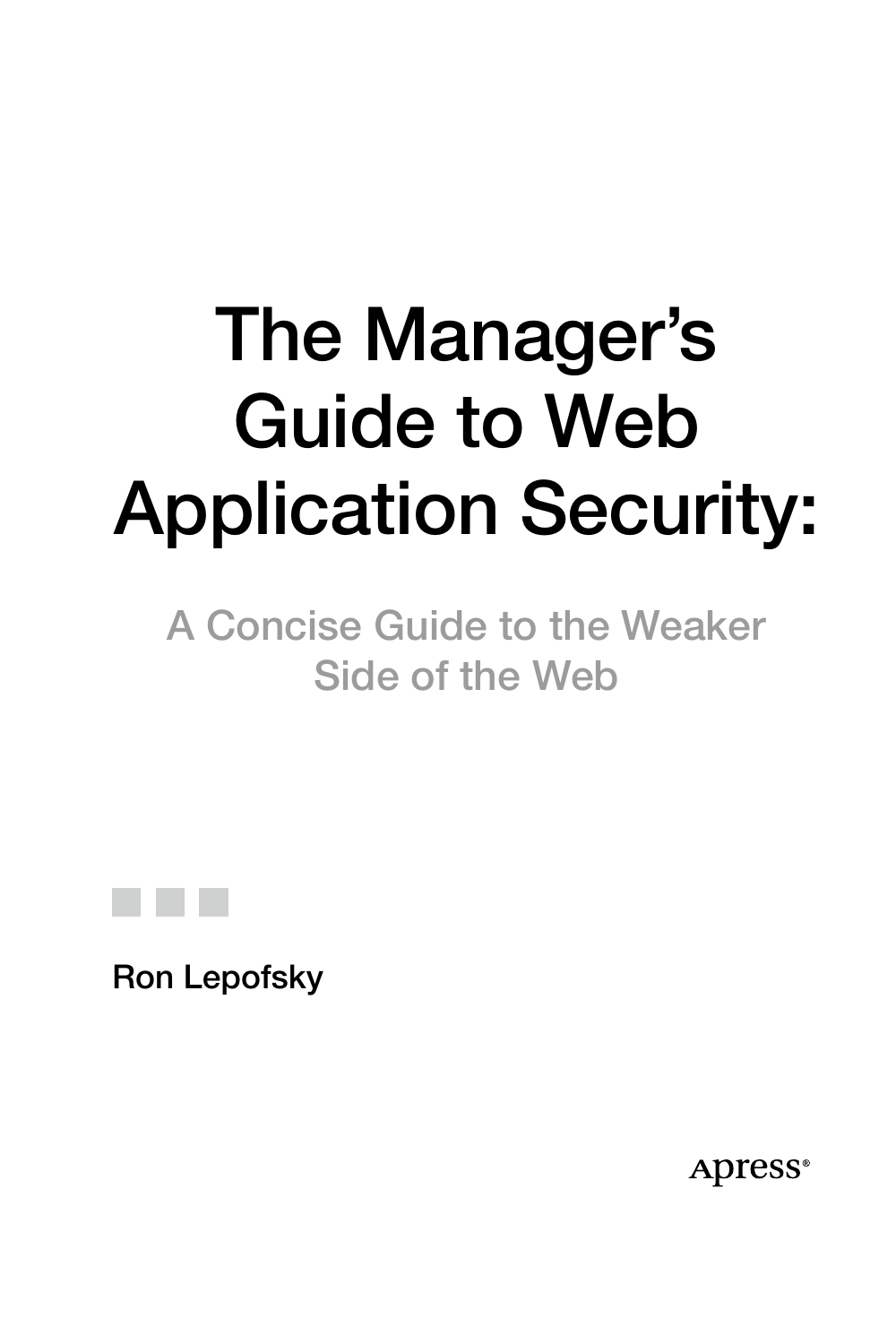#### **The Manager's Guide to Web Application Security: A Concise Guide to the Weaker Side of the Web**

Copyright © 2014 by Ron Lepofsky

This work is subject to copyright. All rights are reserved by the Publisher, whether the whole or part of the material is concerned, specifically the rights of translation, reprinting, reuse of illustrations, recitation, broadcasting, reproduction on microfilms or in any other physical way, and transmission or information storage and retrieval, electronic adaptation, computer software, or by similar or dissimilar methodology now known or hereafter developed. Exempted from this legal reservation are brief excerpts in connection with reviews or scholarly analysis or material supplied specifically for the purpose of being entered and executed on a computer system, for exclusive use by the purchaser of the work. Duplication of this publication or parts thereof is permitted only under the provisions of the Copyright Law of the Publisher's location, in its current version, and permission for use must always be obtained from Springer. Permissions for use may be obtained through RightsLink at the Copyright Clearance Center. Violations are liable to prosecution under the respective Copyright Law.

ISBN-13 (pbk): 978-1-4842-0149-7

#### ISBN-13 (electronic): 978-1-4842-0148-0

Trademarked names, logos, and images may appear in this book. Rather than use a trademark symbol with every occurrence of a trademarked name, logo, or image we use the names, logos, and images only in an editorial fashion and to the benefit of the trademark owner, with no intention of infringement of the trademark.

The use in this publication of trade names, trademarks, service marks, and similar terms, even if they are not identified as such, is not to be taken as an expression of opinion as to whether or not they are subject to proprietary rights.

Portions of this production are provided courtesy of PCI Security Standards Council, LLC ("PCI SSC") and/or its licensors, and are protected by copyright laws. All rights reserved. Neither PCI SSC nor its licensors endorses this production, its providers or the methods, procedures, statements, views, opinions or advice contained herein. All references to documents, materials or portions thereof provided by PCI SSC should be read as qualified by the actual materials made available by PCI SSC. For questions regarding such materials, please contact PCI SSC through its web site at <https://www.pcisecuritystandards.org>.

Portions included within the PCI SSC materials in this production are copyrighted by Experian Information Solutions, Inc. All rights reserved. Experian is the registered trademark of Experian Information Solutions, Inc.

While the advice and information in this book are believed to be true and accurate at the date of publication, neither the authors nor the editors nor the publisher can accept any legal responsibility for any errors or omissions that may be made. The publisher makes no warranty, express or implied, with respect to the material contained herein.

Managing Director: Welmoed Spahr Acquisitions Editor: Robert Hutchinson Technical Reviewer: Dave Millier Developmental Editor: Chris Nelson Editorial Board: Steve Anglin, Mark Beckner, Gary Cornell, Louise Corrigan, James DeWolf, Jonathan Gennick, Robert Hutchinson, Michelle Lowman, James Markham, Matthew Moodie, Jeff Olson, Jeffrey Pepper, Douglas Pundick, Ben Renow-Clarke, Gwenan Spearing, Matt Wade, Steve Weiss Coordinating Editor: Rita Fernando Copy Editor: Jana Weinstein Compositor: SPi Global Indexer: SPi Global

Distributed to the book trade worldwide by Springer Science+Business Media New York, 233 Spring Street, 6th Floor, New York, NY 10013. Phone 1-800-SPRINGER, fax (201) 348-4505, e-mail [orders-ny@springer-sbm.com](http:\\orders-ny@springer-sbm.com), or visit <www.springeronline.com>. Apress Media, LLC is a California LLC and the sole member (owner) is Springer Science + Business Media Finance Inc (SSBM Finance Inc). SSBM Finance Inc is a **Delaware** corporation.

For information on translations, please e-mail [rights@apress.com](http:\\rights@apress.com), or visit <www.apress.com>.

Apress and friends of ED books may be purchased in bulk for academic, corporate, or promotional use. eBook versions and licenses are also available for most titles. For more information, reference our Special Bulk Sales–eBook Licensing web page at <www.apress.com/bulk-sales>.

Any source code or other supplementary material referenced by the author in this text is available to readers at <www.apress.com>. For detailed information about how to locate your book's source code, go to <www.apress.com/source-code/>.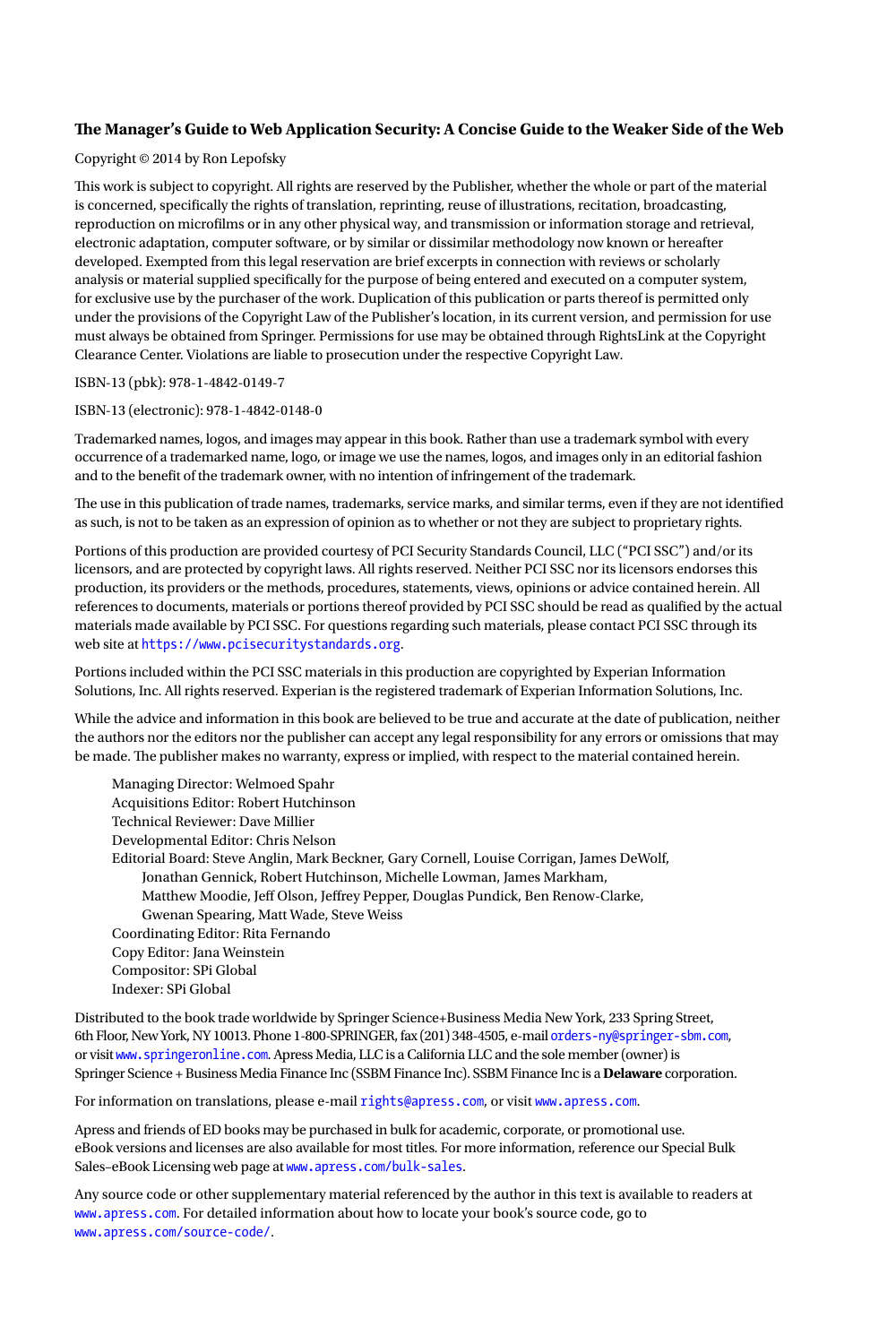*To my wonderful family: Eilene, Steven, Charlotte, and Alice*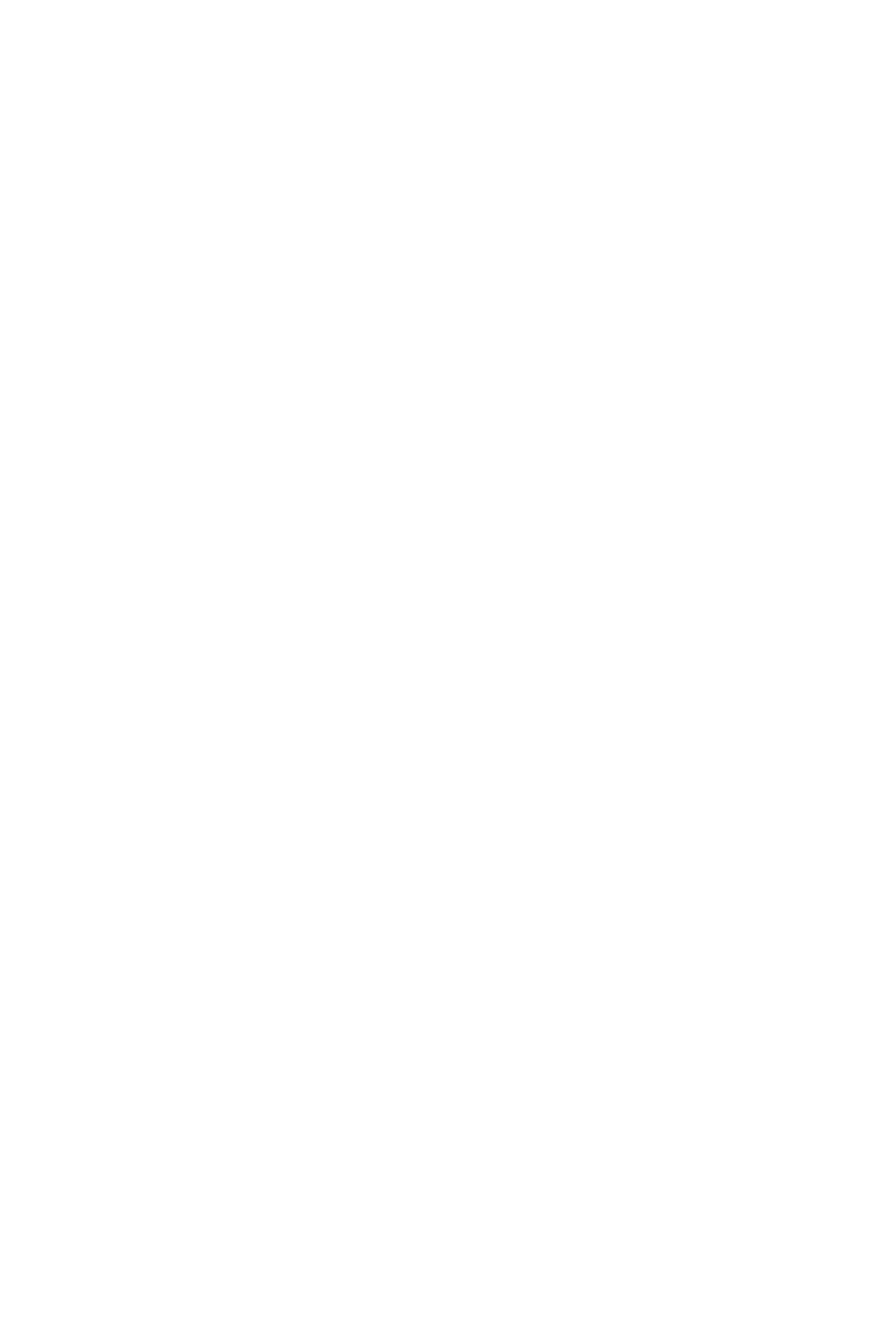## **Contents at a Glance**

| ■ Chapter 2: Types of Web Application Security Testing  13  |
|-------------------------------------------------------------|
| ■ Chapter 3: Web Application Vulnerabilities and the Damage |
| ■ Chapter 4: Web Application Vulnerabilities and            |
| ■ Chapter 5: How to Build Preventative Countermeasures for  |
| ■ Chapter 6: How to Manage Security on Applications         |
| ■ Chapter 7: Integrating Compliance with Web Application    |
| ■ Chapter 8: How to Create a Business Case for Web          |
|                                                             |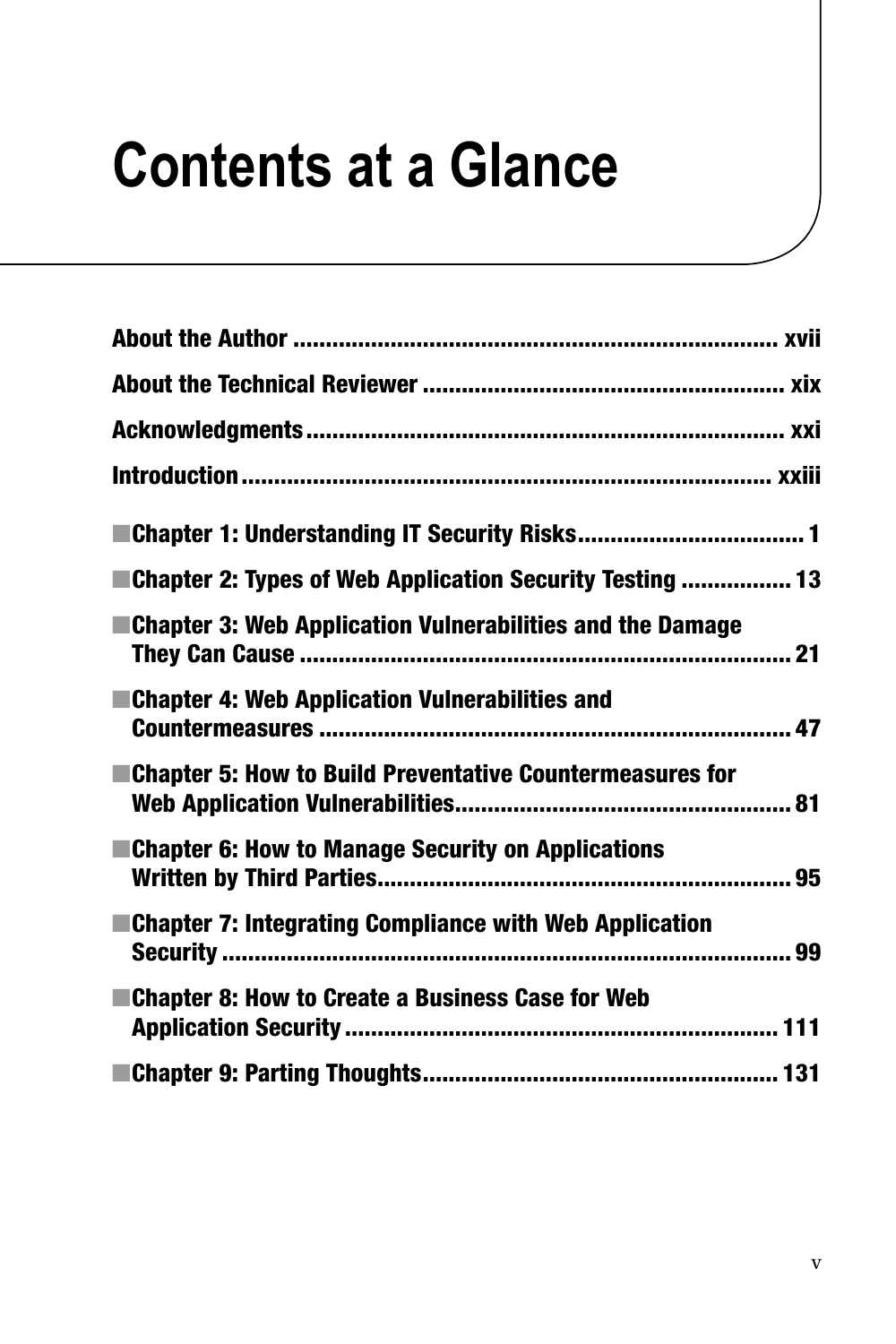#### CONTENTS AT A GLANCE

| ■Appendix B: Experian EI3PA Security Assessment  147                                                                            |
|---------------------------------------------------------------------------------------------------------------------------------|
| ■Appendix C: ISO/IEC 17799:2005 and the                                                                                         |
| <b>Example 12 Denotive Manufally Council Security</b><br><b>Standard for Critical Infrastructure Protection (NERC CIP)  165</b> |
|                                                                                                                                 |
| ■Appendix F: Payment Card Industry (PCI) Data Security                                                                          |
| <b>Example 12 Seart</b> A: Sarbanes-Oxley Security Compliance                                                                   |
|                                                                                                                                 |
|                                                                                                                                 |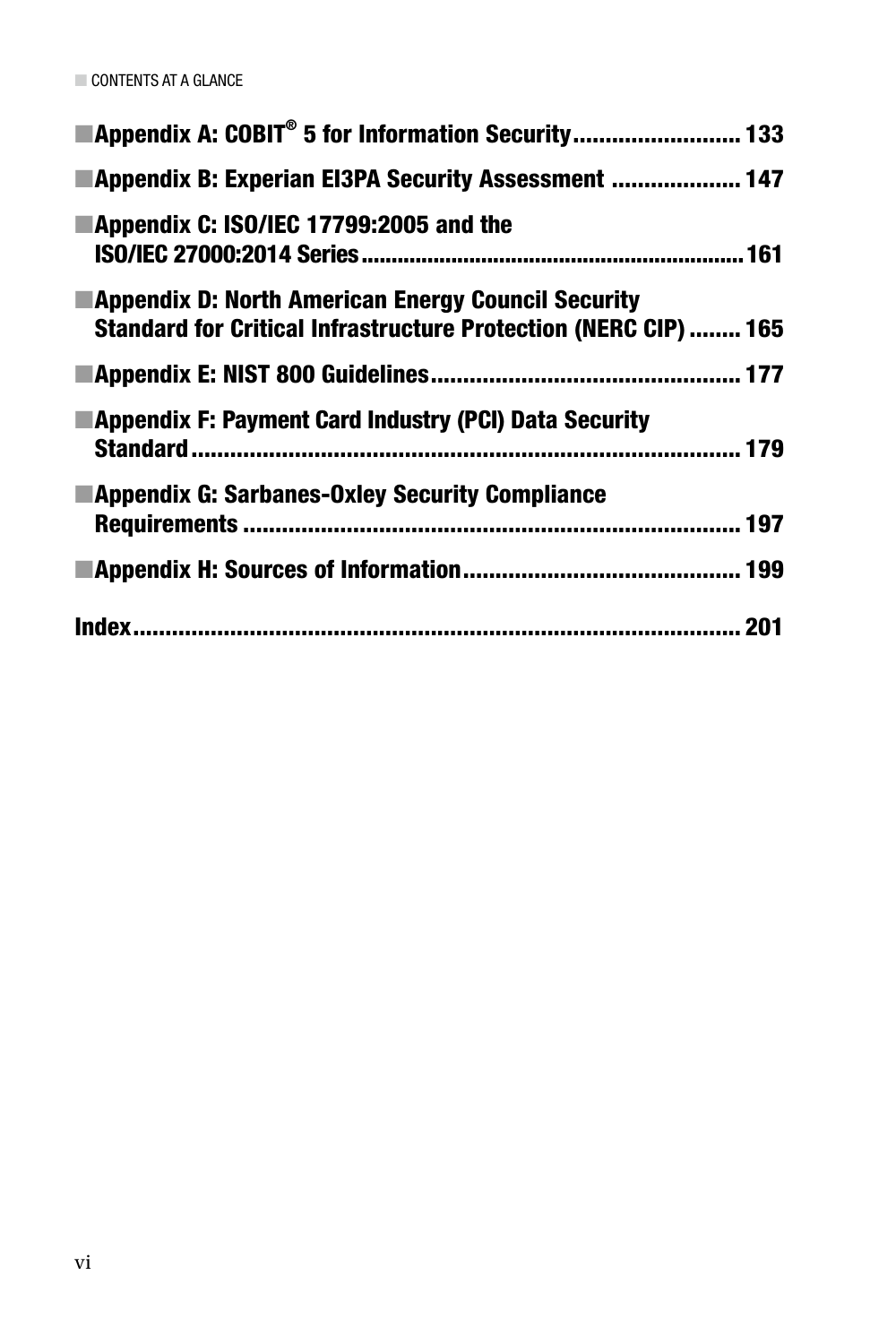## **Contents**

| Sources of Web Application Security Vulnerability Information 10 |  |
|------------------------------------------------------------------|--|
|                                                                  |  |
| Chapter 2: Types of Web Application Security Testing  13         |  |
|                                                                  |  |
|                                                                  |  |
|                                                                  |  |
|                                                                  |  |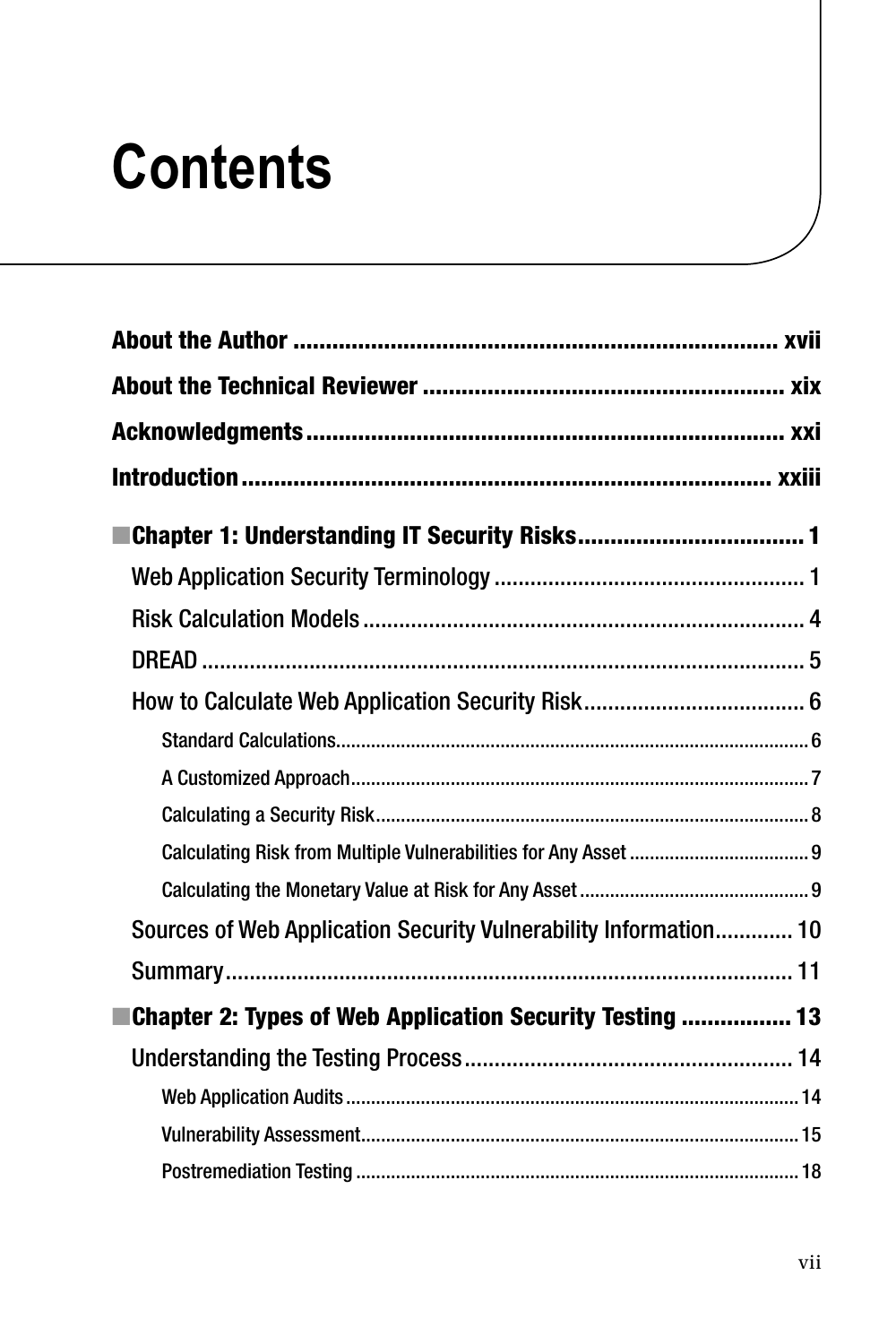| Important Report Deliverables for All Testing Reports 18       |    |
|----------------------------------------------------------------|----|
|                                                                |    |
| ■ Chapter 3: Web Application Vulnerabilities and the Damage    |    |
|                                                                |    |
|                                                                |    |
|                                                                |    |
|                                                                |    |
|                                                                |    |
|                                                                |    |
|                                                                |    |
|                                                                |    |
| Username Harvesting Applied to Forgotten Password Process 26   |    |
|                                                                |    |
|                                                                |    |
|                                                                |    |
|                                                                |    |
|                                                                |    |
|                                                                |    |
|                                                                |    |
|                                                                |    |
|                                                                |    |
|                                                                |    |
|                                                                |    |
| Weak Input Validation at the Application Level                 | 32 |
| Lack of Validated Input Allowing Automatic Script Execution 32 |    |
|                                                                |    |
|                                                                |    |
|                                                                |    |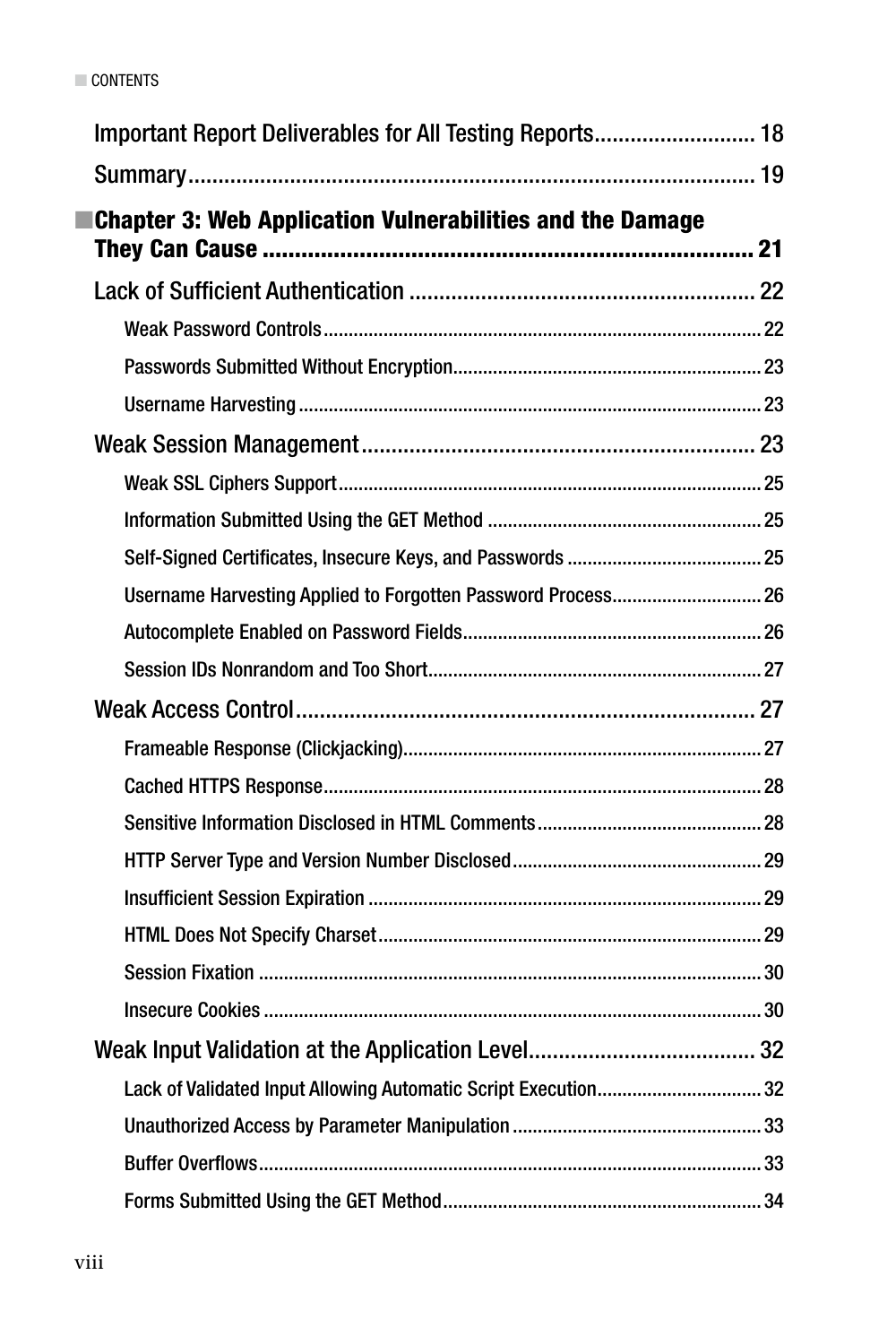| Security Misconfigurations and Use of Known |  |
|---------------------------------------------|--|
|                                             |  |
|                                             |  |
|                                             |  |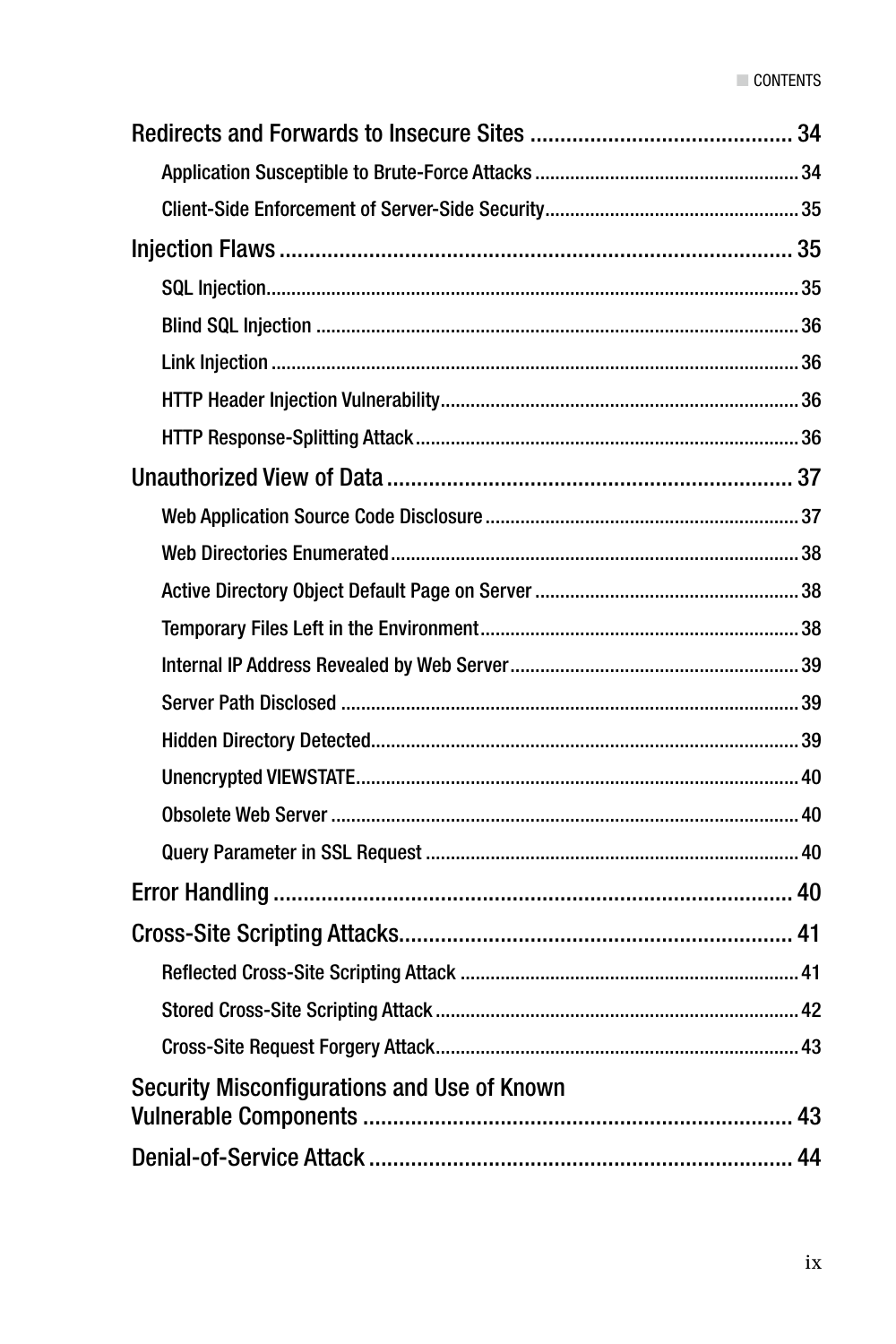| Chapter 4: Web Application Vulnerabilities and               |  |
|--------------------------------------------------------------|--|
|                                                              |  |
|                                                              |  |
|                                                              |  |
|                                                              |  |
|                                                              |  |
|                                                              |  |
|                                                              |  |
|                                                              |  |
|                                                              |  |
| Username Harvesting Applied to Forgotten Password Process 53 |  |
|                                                              |  |
|                                                              |  |
|                                                              |  |
|                                                              |  |
|                                                              |  |
|                                                              |  |
|                                                              |  |
|                                                              |  |
|                                                              |  |
|                                                              |  |
|                                                              |  |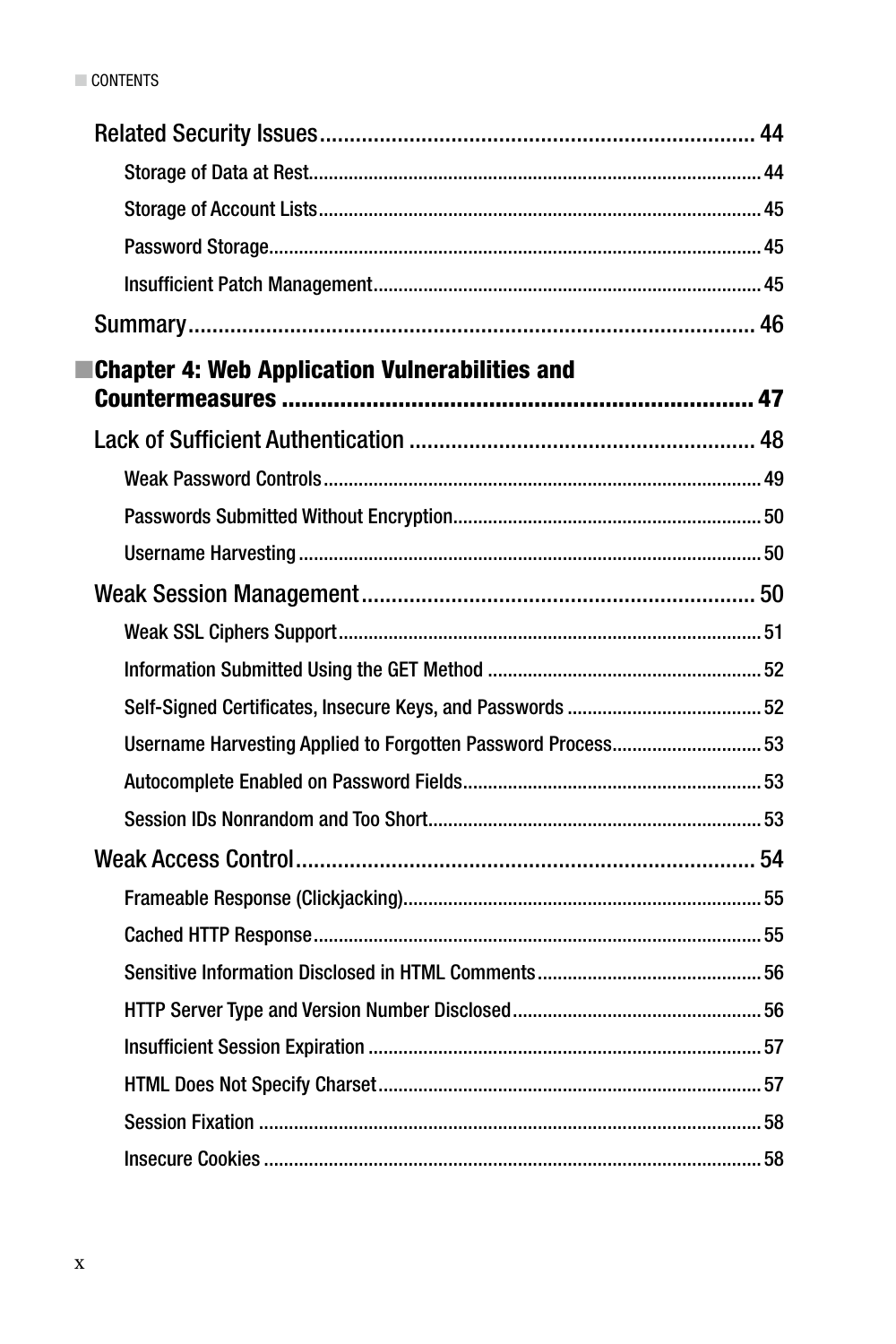| Lack of Validated Input Allowing Automatic Script Execution 59 |  |
|----------------------------------------------------------------|--|
|                                                                |  |
|                                                                |  |
|                                                                |  |
|                                                                |  |
|                                                                |  |
|                                                                |  |
|                                                                |  |
|                                                                |  |
|                                                                |  |
|                                                                |  |
|                                                                |  |
|                                                                |  |
|                                                                |  |
|                                                                |  |
|                                                                |  |
|                                                                |  |
|                                                                |  |
|                                                                |  |
|                                                                |  |
|                                                                |  |
|                                                                |  |
|                                                                |  |
|                                                                |  |
|                                                                |  |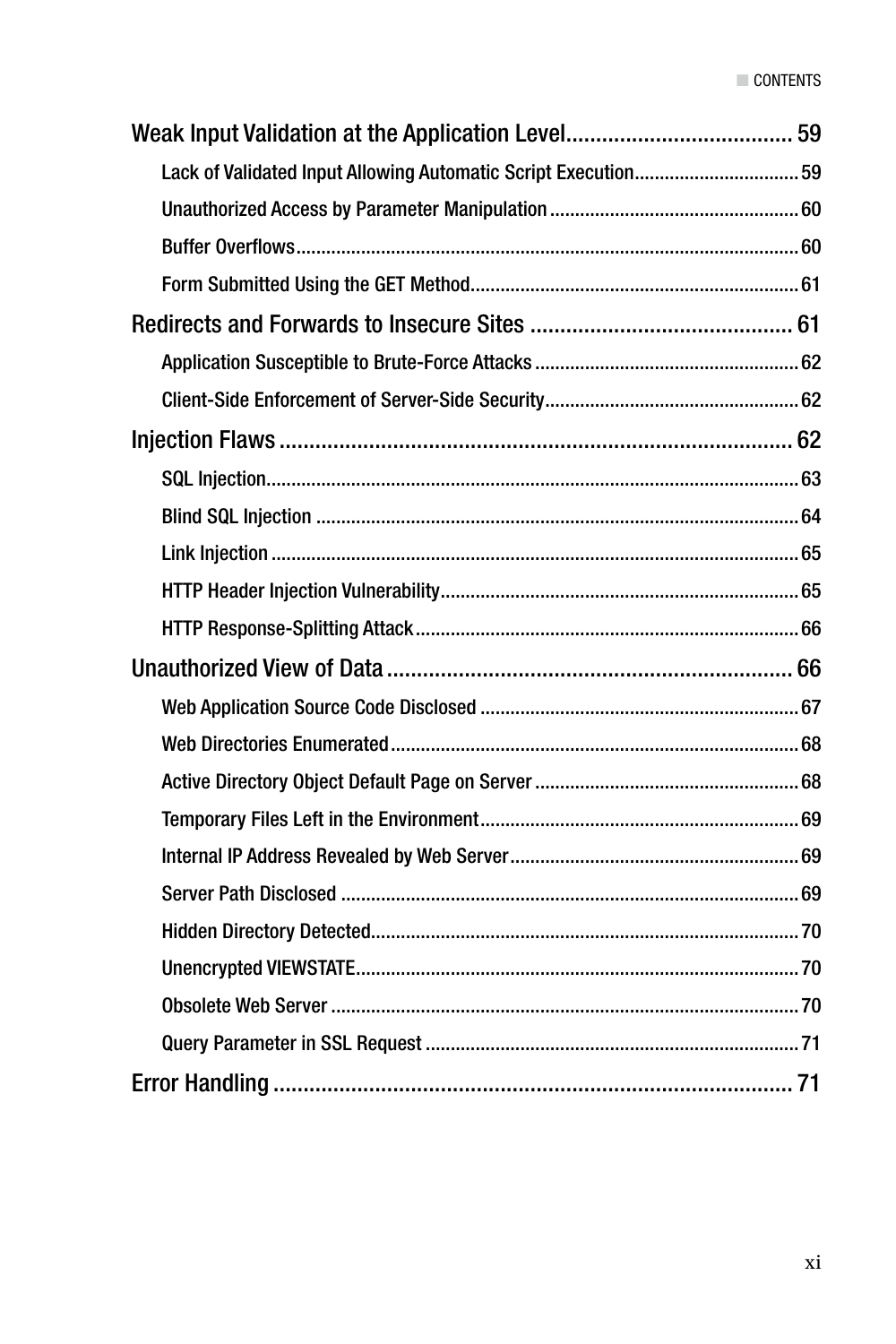| <b>Security Misconfigurations and Using Known</b>                   |  |
|---------------------------------------------------------------------|--|
|                                                                     |  |
|                                                                     |  |
|                                                                     |  |
|                                                                     |  |
|                                                                     |  |
|                                                                     |  |
|                                                                     |  |
|                                                                     |  |
| <b>Chapter 5: How to Build Preventative Countermeasures for Web</b> |  |
|                                                                     |  |
|                                                                     |  |
|                                                                     |  |
|                                                                     |  |
|                                                                     |  |
|                                                                     |  |
| Security Technology for Protecting Web Applications and Their       |  |
|                                                                     |  |
|                                                                     |  |
| <b>Chapter 6: How to Manage Security on Applications</b>            |  |
|                                                                     |  |
|                                                                     |  |
| Liability Insurance as Backup for Transparency of                   |  |
|                                                                     |  |
|                                                                     |  |
|                                                                     |  |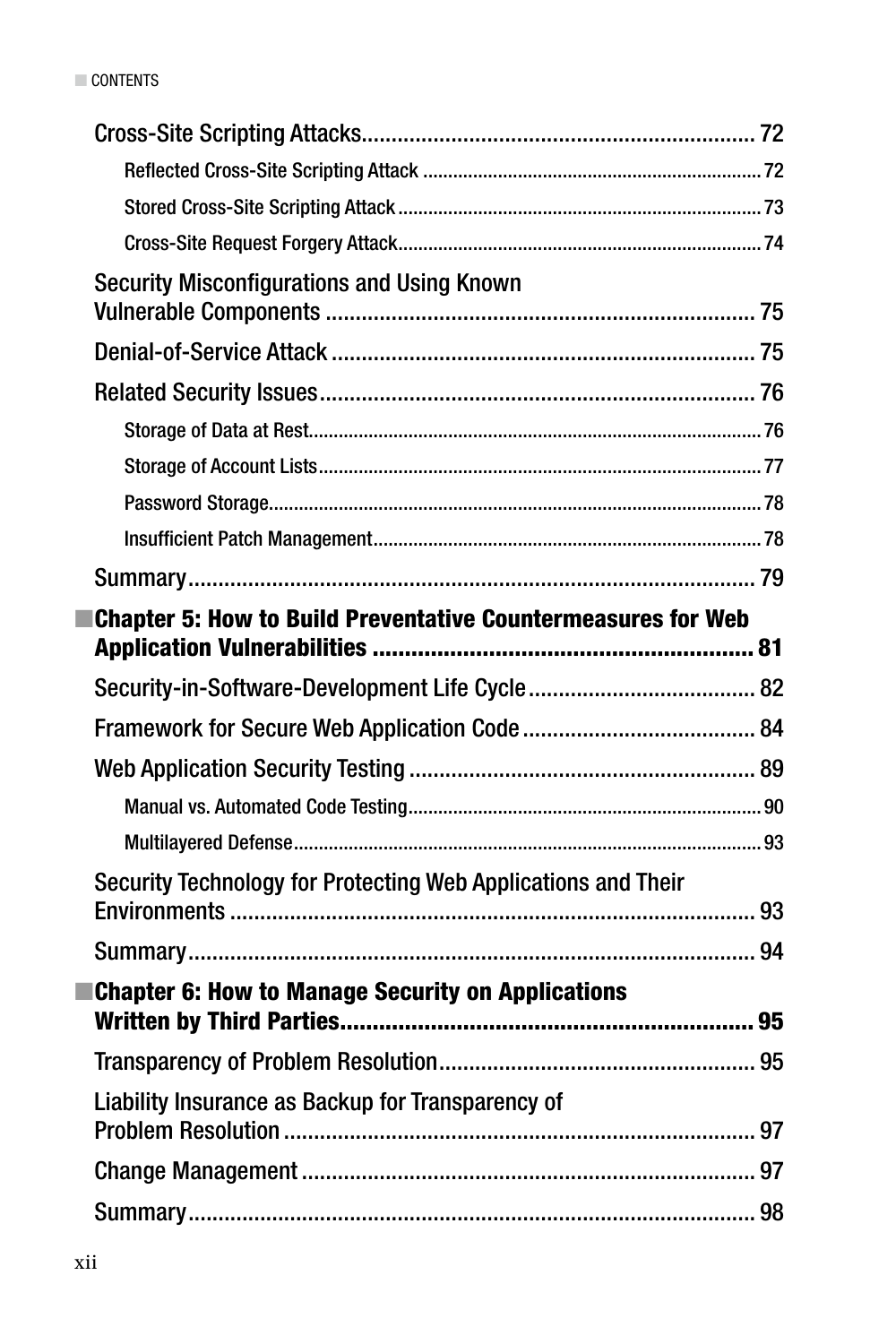| ■ Chapter 7: Integrating Compliance with Web Application |  |
|----------------------------------------------------------|--|
| Regulations, Standards, and Expert Organization          |  |
|                                                          |  |
|                                                          |  |
|                                                          |  |
|                                                          |  |
|                                                          |  |
|                                                          |  |
|                                                          |  |
|                                                          |  |
|                                                          |  |
|                                                          |  |
|                                                          |  |
|                                                          |  |
|                                                          |  |
|                                                          |  |
|                                                          |  |
| Chapter 8: How to Create a Business Case for Web         |  |
|                                                          |  |
|                                                          |  |
|                                                          |  |
|                                                          |  |
|                                                          |  |
| Calculating the Cost of Prevention and Remediation  115  |  |
|                                                          |  |
|                                                          |  |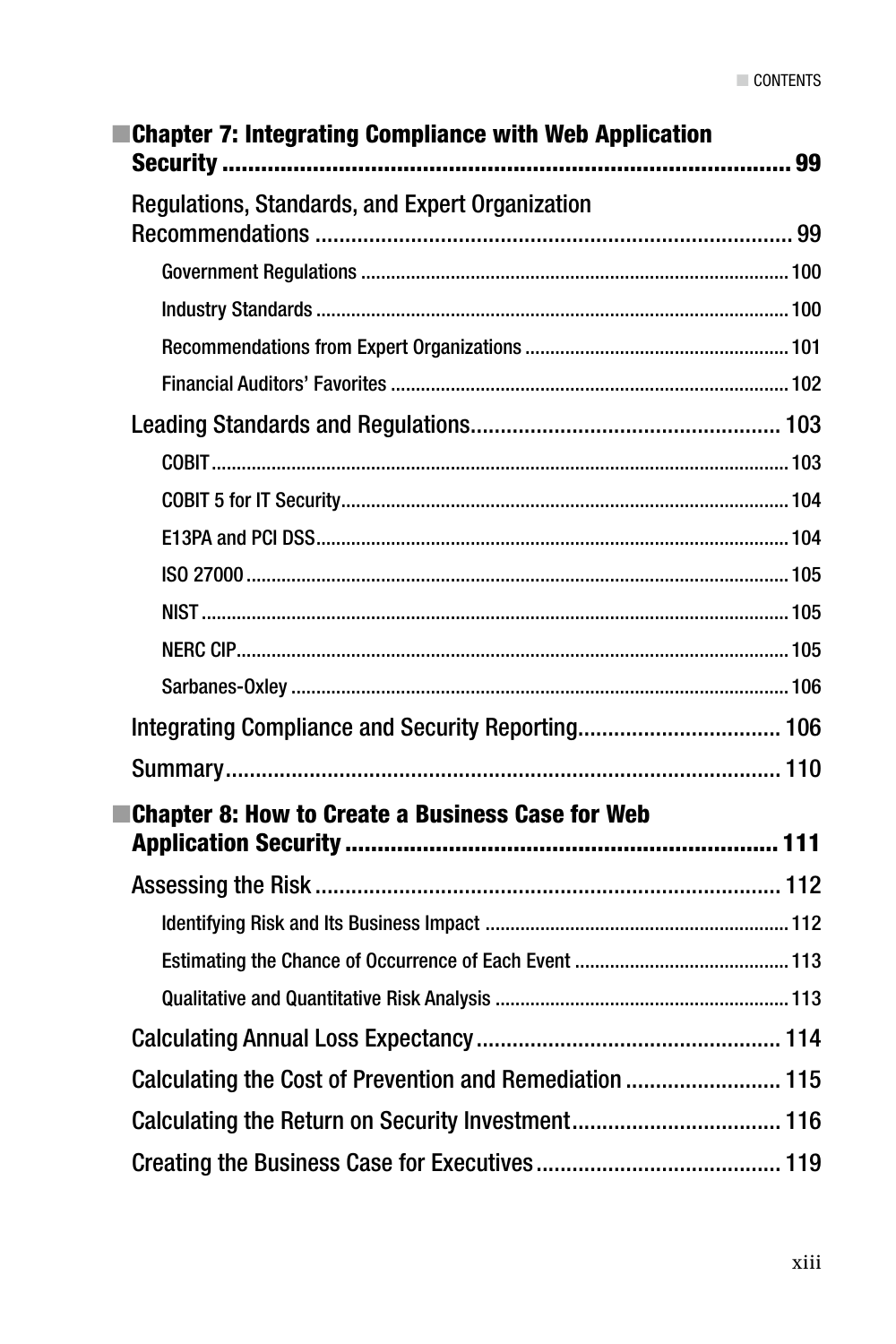#### CONTENTS

| Calculating Security Status and Residual Risk with a Monthly             |  |
|--------------------------------------------------------------------------|--|
| How to Cost-Justify and Triage Vulnerabilities for Remediation 124       |  |
|                                                                          |  |
|                                                                          |  |
|                                                                          |  |
| Determining Whether Return on Security Investment Objectives             |  |
|                                                                          |  |
|                                                                          |  |
|                                                                          |  |
| $\blacksquare$ Appendix A: COBIT $^\circ$ 5 for Information Security 133 |  |
|                                                                          |  |
|                                                                          |  |
|                                                                          |  |
|                                                                          |  |
|                                                                          |  |
|                                                                          |  |
|                                                                          |  |
|                                                                          |  |
| F.5 Adequately Secured and Configured Systems,                           |  |
| Aligned With Security Requirements and Security Architecture  137        |  |
|                                                                          |  |
|                                                                          |  |
|                                                                          |  |
| F.6 User Access and Access Rights in Line With Business                  |  |
|                                                                          |  |
|                                                                          |  |
|                                                                          |  |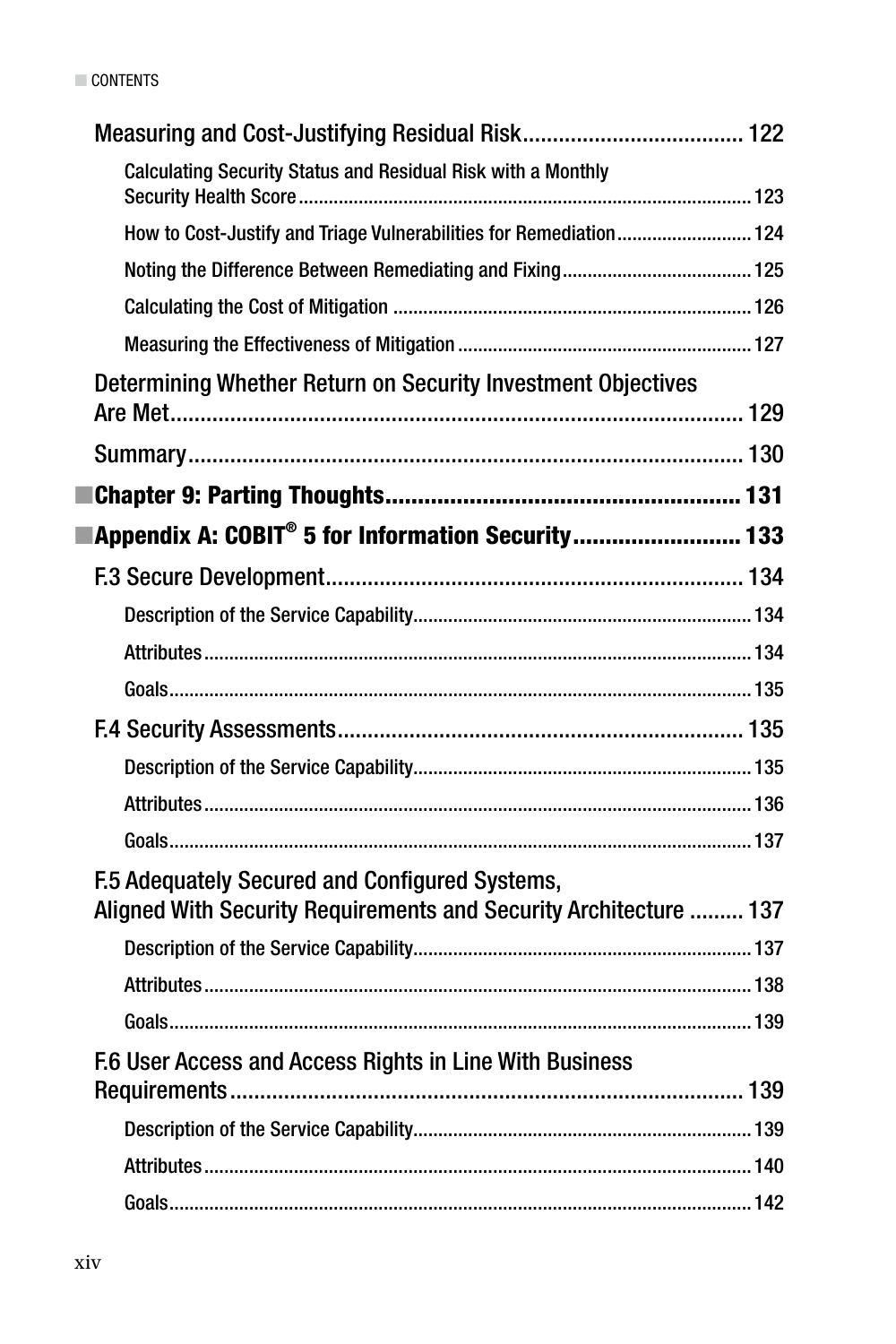| F.7 Adequate Protection Against Malware, External Attacks                                                                                   |  |
|---------------------------------------------------------------------------------------------------------------------------------------------|--|
|                                                                                                                                             |  |
|                                                                                                                                             |  |
|                                                                                                                                             |  |
| <b>Example 147</b> Appendix B: Experian EI3PA Security Assessment  147                                                                      |  |
| ■Appendix C: ISO/IEC 17799:2005 and the ISO/IEC 27000:2014                                                                                  |  |
|                                                                                                                                             |  |
|                                                                                                                                             |  |
| <b>Example 12 Denocity Disk Number 20 Hereon</b> Energy Council Security<br>Standard for Critical Infrastructure Protection (NERC CIP)  165 |  |
|                                                                                                                                             |  |
|                                                                                                                                             |  |
| Future Standard CIP-007-5: Cyber Security - System Security                                                                                 |  |
|                                                                                                                                             |  |
|                                                                                                                                             |  |
|                                                                                                                                             |  |
|                                                                                                                                             |  |
|                                                                                                                                             |  |
|                                                                                                                                             |  |
|                                                                                                                                             |  |
| Appendix F: Payment Card Industry (PCI) Data Security                                                                                       |  |
|                                                                                                                                             |  |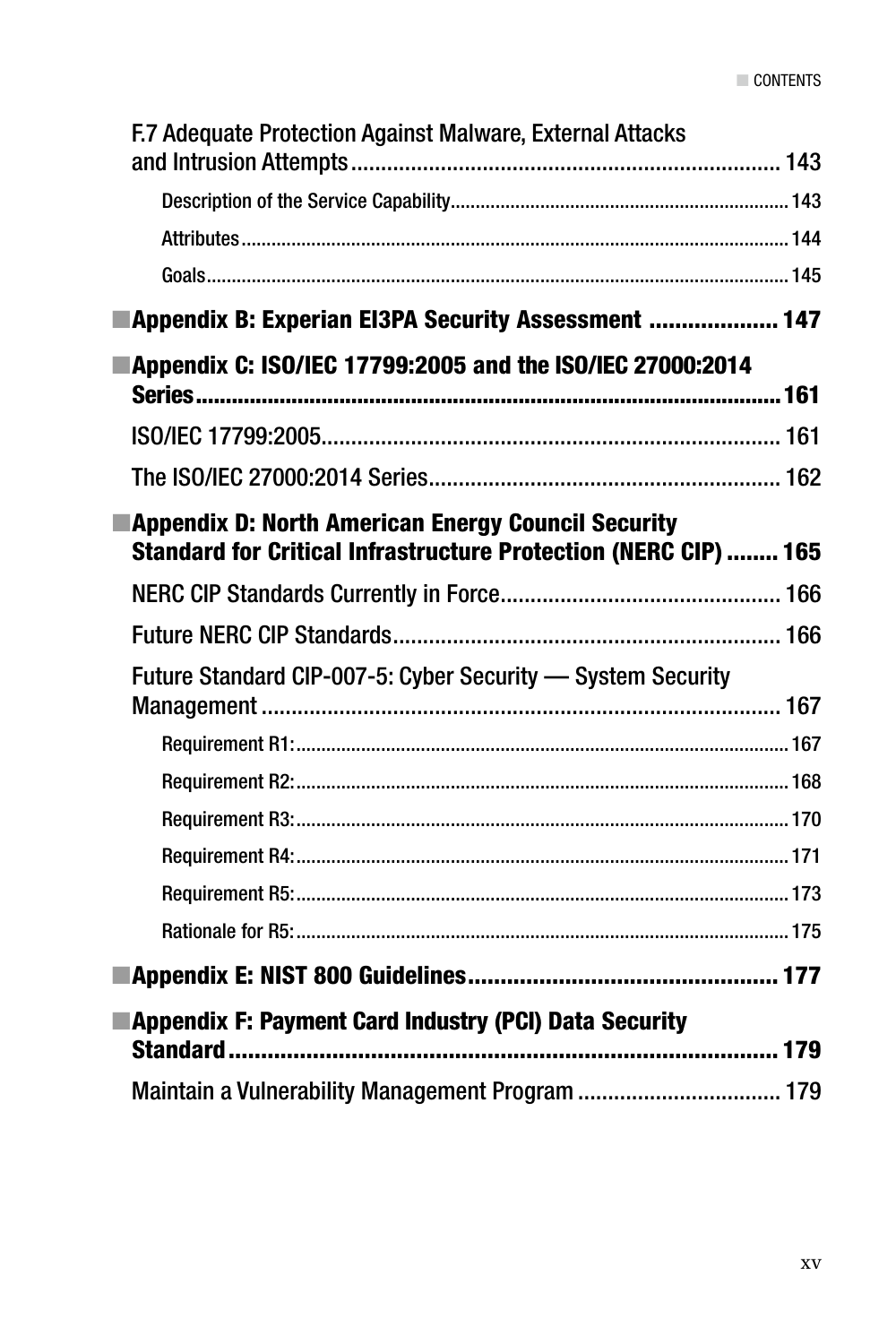| <b>Example 12 Seart Avenue</b> Security Compliance |  |
|----------------------------------------------------|--|
|                                                    |  |
|                                                    |  |
|                                                    |  |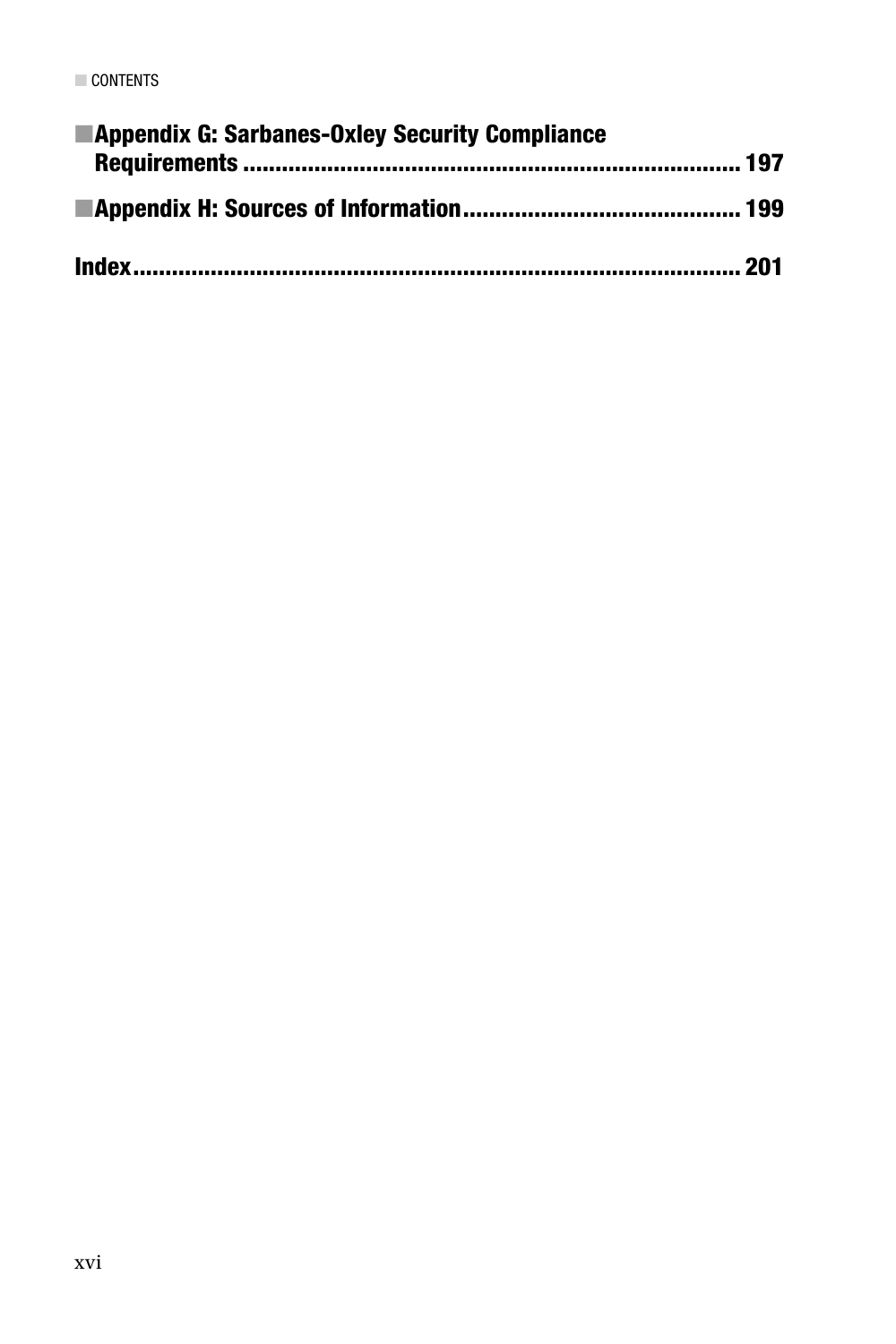## **About the Author**



**Ron Lepofsky**, B.A. SC. (Mech Eng), CISSP, CISM is the President of ERE Information Security and Compliance Auditors ([www.ere-security.ca](http://www.ere-security.ca)). Ron is an active member in ISACA, ISC2, and several online security communities. Ron has written several published articles relating to a wide variety of security topics and makes home-made dark chocolate treats.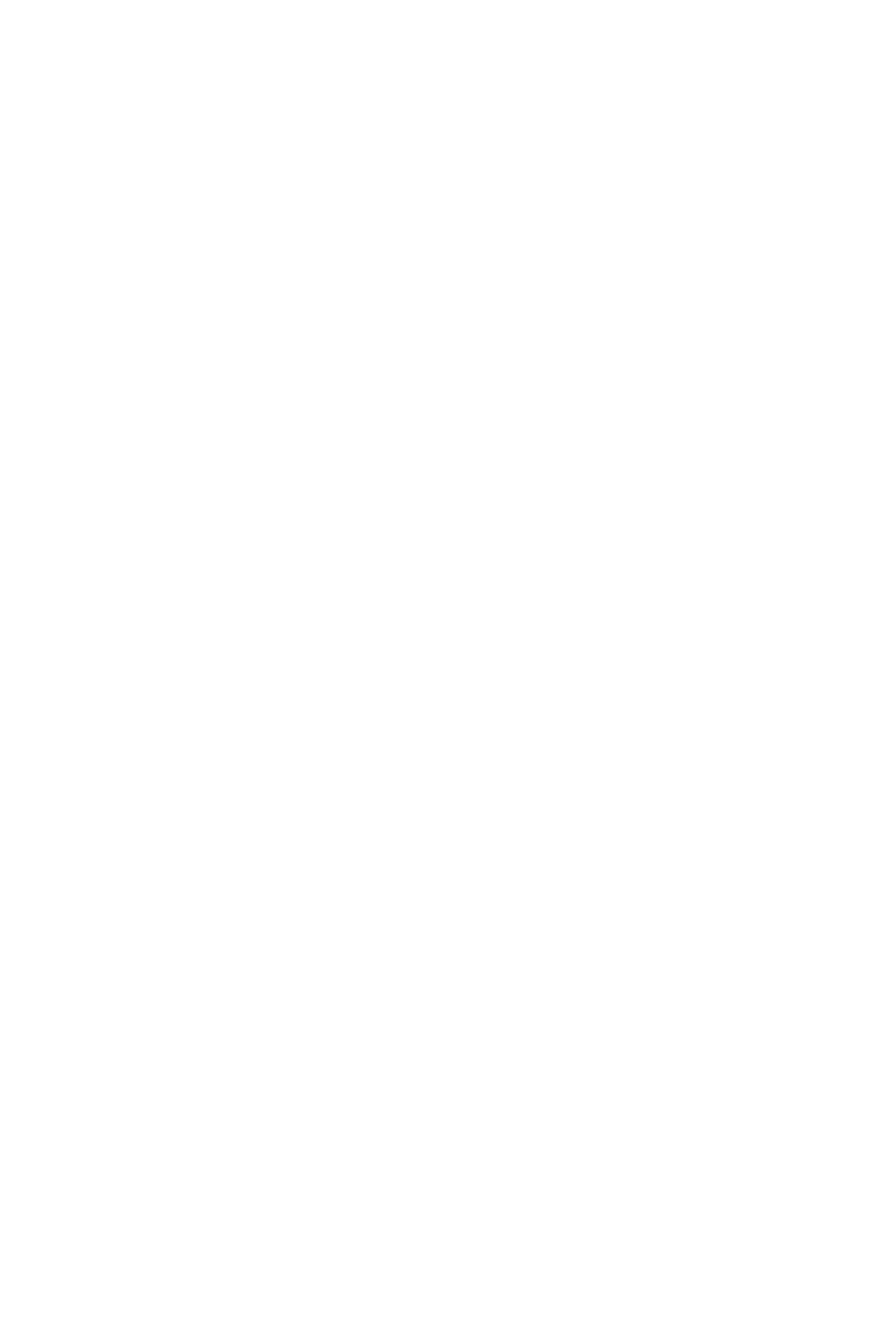## **About the Technical Reviewer**



**Dave Millier** is well-known in the Canadian high-tech marketplace, where he's been helping customers with their security and compliance needs for over 20 years. For the past 15 years, Dave has focused on growing one of Canada's most recognized MSSPs, Sentry Metrics, where as the founder he created and brought to market the industry-leading security and risk compliance dashboard, theSentry. Dave is continuing the development of this award-winning platform in his new company, Uzado (<www.uzado.com>).

Dave has presented at many network and security conferences including Network World, Comdex, InfoSecurity Canada, SC Congress, and SecTor (Security Education Conference Toronto), Canada's preeminent security conference. Dave has written numerous articles for security and networking magazines and is often quoted in the press and news stories. Dave was recognized as one of the top eight security professionals you need to know in the GTA.

Dave is a recognized leader in the field of governance and risk compliance and has helped a number of Canada's leading organizations build their corporate security strategies, align them with regulatory and corporate requirements, and then implement strategies to help them "attain and maintain" their overall compliance.

When Dave's not pursuing his plans for world domination, one client at a time, he's an avid (amateur!) dual sport motorcycle rider and loves to spend his spare time off-road motorcycling.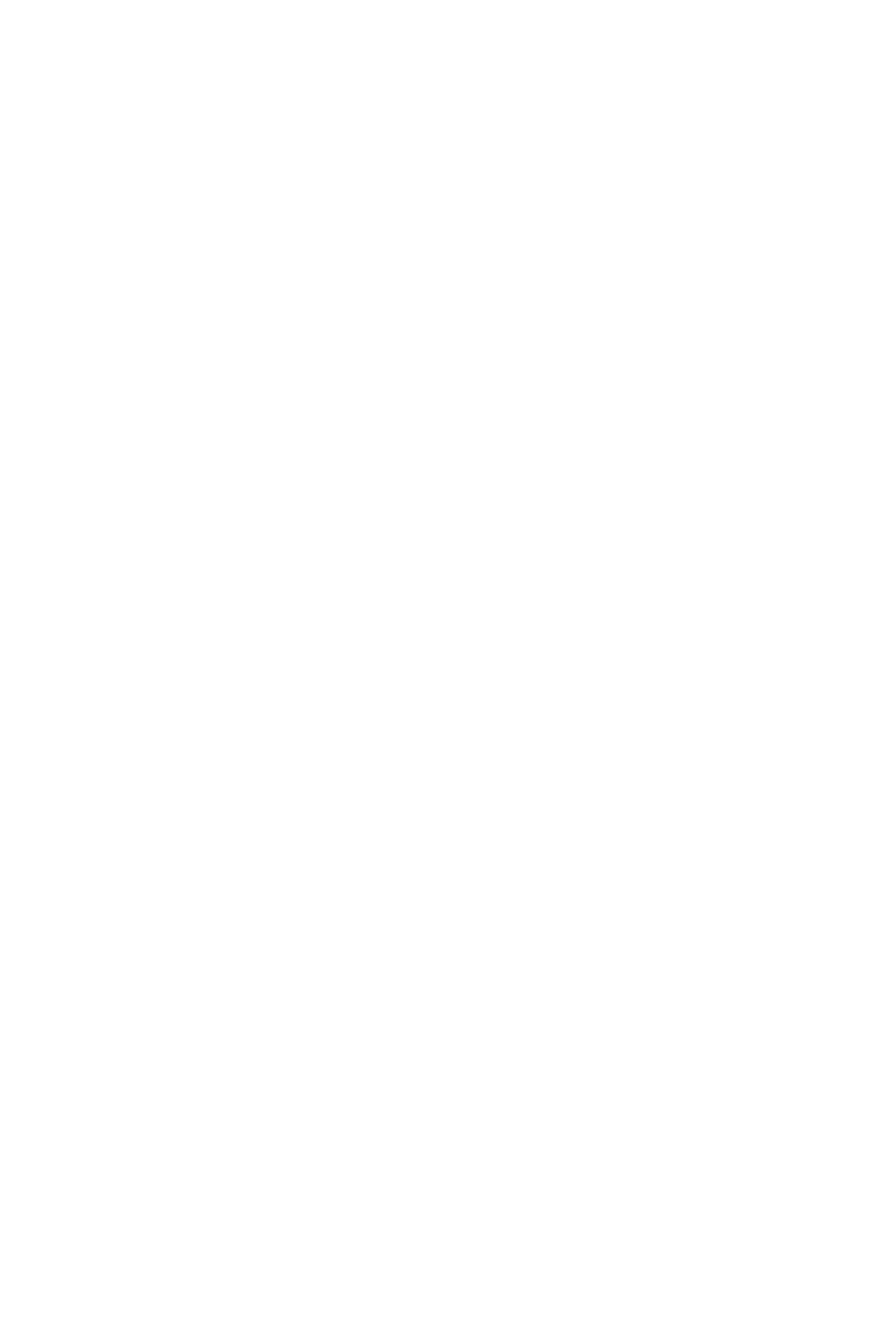## **Acknowledgments**

First, I would like to express my appreciation and thanks to all my clients, many of whom I have worked with for years. You have taught me much about understanding your needs and how to satisfy them, all based upon the all-important activity of listening. You have taught me how your management views your responsibilities to secure their network infrastructures and applications and how to best articulate your suggestions in terms of their understanding—return on investment.

I would like to thank Dave Millier, Chuck Ben-Tzur, and Assef Levy, a team of information security experts from whom I have learned a great deal.

I am also grateful to the organizations of ISACA and ISC2 for their informative, practical, and highly useful training and certifications.

I would like to thank Experian, ISACA, ISSA, ISO, NERC, PCI, and SANS for graciously extending to me copyright permissions for their content which I have reproduced in this book.

I am grateful for my years as a student at University of Toronto department of Mechanical Engineering, where I was taught critical thinking and project management skills that well prepared me for my career.

My grateful thanks goes to my editors at Apress Media; Robert Hutchinson, Jonathan Hassell, Rita Fernando, and Chris Nelson, and of course to my senior editor Jeff Olson. Jon, Rita, and Chris transformed an immmature draft into hopefully a clear and useful book. My deep thanks also to the Apress editorial board for having the confidence in me to undertake this project.

Last, but most important, I thank my wife Eilene for her wise counsel and for her uncanny instincts that have directed me well in all things. And a special thank you to her for her generous contribution of time and assistance with this book.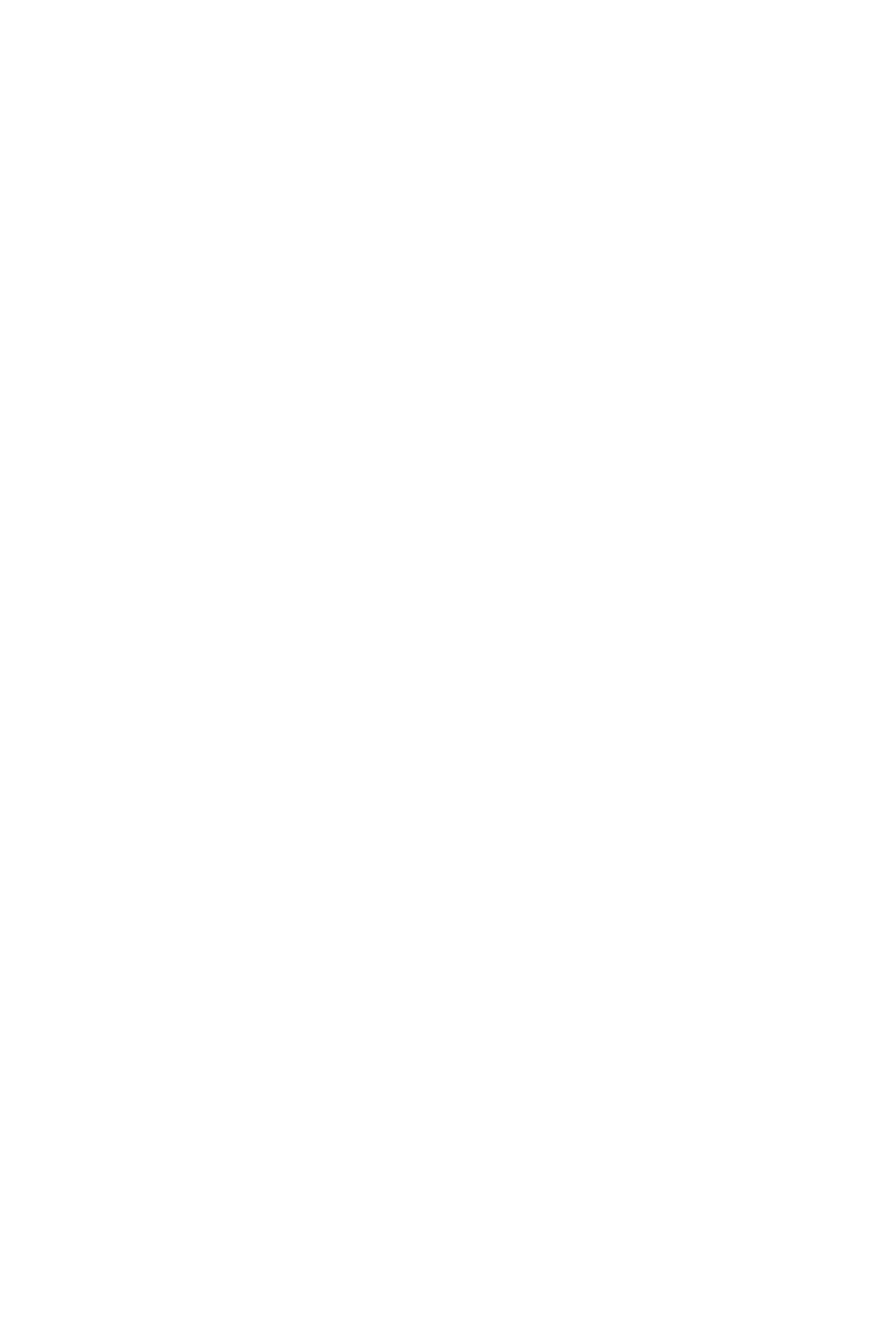## **Introduction**

Executives and security technologists need a common understanding of web application security risks and how to find and fix them. This book provides common points of understanding to enable both groups to collaborate on building secure web application frameworks.

The book translates with simplicity and brevity the technical world of threats, vulnerabilities, mitigation, prevention, and level of technical risk into language that executives can quickly understand.

Similarly, the book shows executives how to express their need to understand cost, risk and risk reduction, and return on investment in terms security technologists can relate to.

#### About the Book

Chapter 1 explains how to calculate IT security risk, including descriptions of risk-related terms that are applicable. These terms will then be used elsewhere throughout the book. Chapter 2 identifies and explains the various types of web application security audits. Chapter 3 identifies web application vulnerability classes, specific vulnerabilities, and their risks. Chapter 4 covers the vulnerabilities' remediation.

Chapters 5 and 6 discuss the prevention of web application vulnerabilities, including how to manage security of third-party applications. Chapter 7 shows how to integrate compliance to various standards with security. Chapter 8 brings it all together by explaining how to create a business case to cost justify web application security, and Chapter 9 offers some final thoughts.

Appendices A through H provide more details on compliance standards and sources of expert information.

### Companion Files

There are several companion spreadsheets which are used in Chapters 1, 7, and 8. You can download them from the Source Code/Downloads tab on the book's Apress web page (<www.apress.com/9781484201497>).

These spreadsheets are designed for the reader to readily implement the various strategies proposed in this book.

The first set of spreadsheets is used for various calculations of risk in Chapter 1. Another spreadsheet provides a summary of vulnerability classes, specific vulnerabilities, and their remediation and risks discussed in Chapters 3 and 4. The Summary of Risk and Remediation, with Compliance Standards Added table from Chapter 7 also is included.